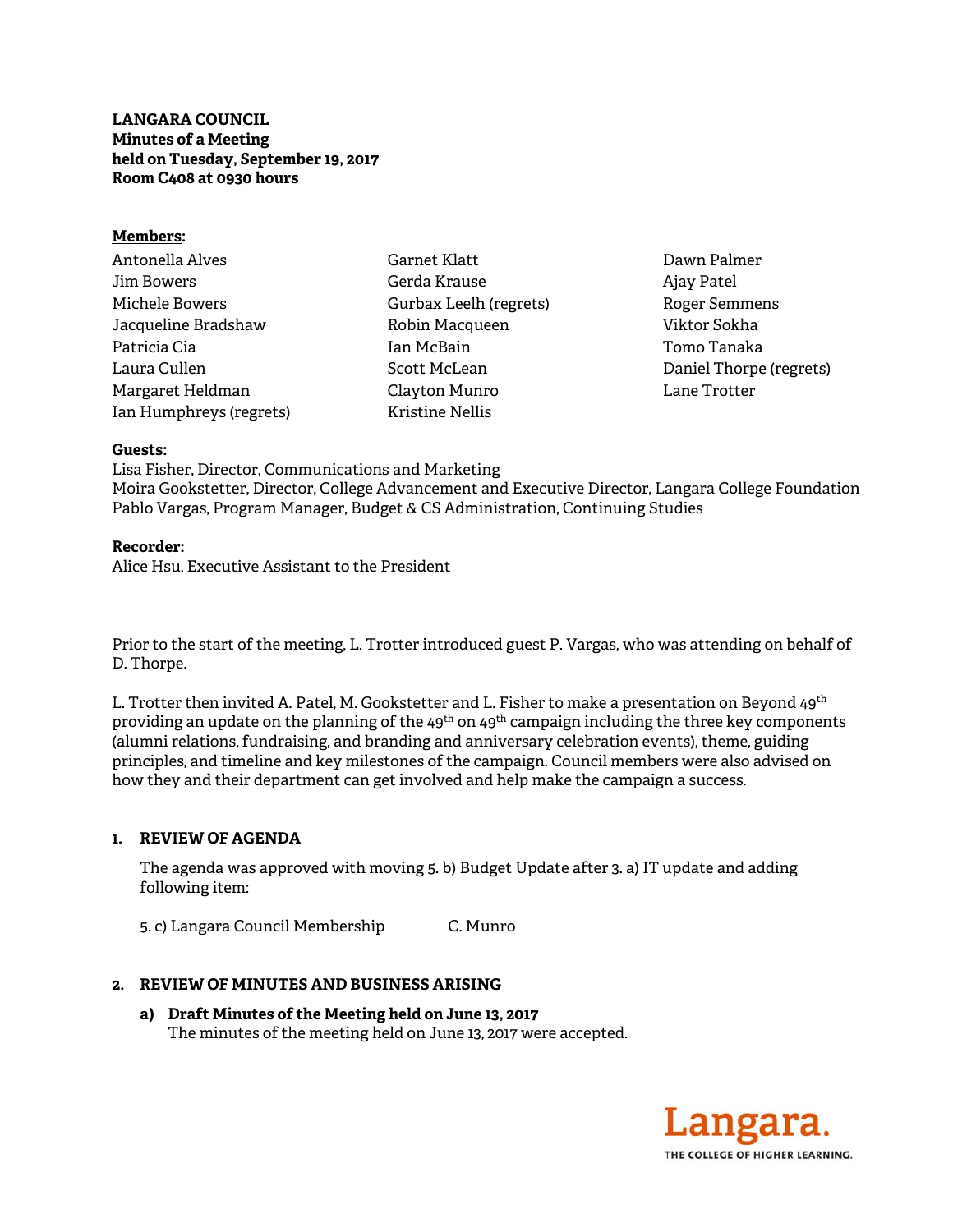# **3. STANDING ITEMS**

# **a) IT Update**

V. Sokha reported on the following major projects undertaken by IT:

- Printer Replacement Project On September 18, 2017, IT started the first phase of installing new Ricoh multifunctional devices (MFDs) to replace all Canon devices on campus for employees. The second phase will replace most other printers on campus including student and department printers. With the new Ricoh MFDs, employees will be able to pick up a print job from any accessible MFD on campus. Council members were encouraged to visit the project website (https://langara.ca/informationtechnology/projects/printer-replacement-project.html) to learn more about this project and the installation and outage schedule, and sign up for a training session.
- Enterprise Resource Planning (ERP) Renewal Project An ERP Task Force was established during the summer to lead and drive forward the procurement process for selecting and acquiring a new ERP system for the College. Also over the summer, KPMG was retained to create a list of our business requirements for the new ERP system. To help develop the Request for Proposal (RFP) for the ERP, several ERP workshops will be set up with involved department leads to go through and finalize our business requirements. The final draft RFP will be presented to the Board at its meeting in November 2017.

Discussions ensued and members' questions were answered.

At the request of L. Trotter, V. Sokha briefed the Council on a recent phishing scam attack that happened at MacEwan University resulting in a transfer of \$11.8M from the University to scammers. As a result of this fraud case, and other similar attacks that happened to many other Canadian companies, the College has reviewed its internal control procedures to ensure the College will not become a victim of this type of fraud attack.

# **4. CURRICULUM ITEMS**

# **a) Education Council Meeting held on June 20, 2017**

G. Krause referred to the summary report attached to the agenda for the Education Council meeting held on June 20, 2017 and highlighted the following:

- As a result of program review and renewal, the Biology department has streamlined its programs and will be offering a Diploma in Biology program, an Associate of Science Degree in Biology, and a co-op version of the Associate Degree program to enhance experiential learning.
- Nursing department has a new program Advanced Entry BSN, replacing the Nursing Transition Program (NTP) that has been discontinued. With the new program, Licensed Practical Nurse students will transition into the Bachelor of Science in Nursing program earlier.

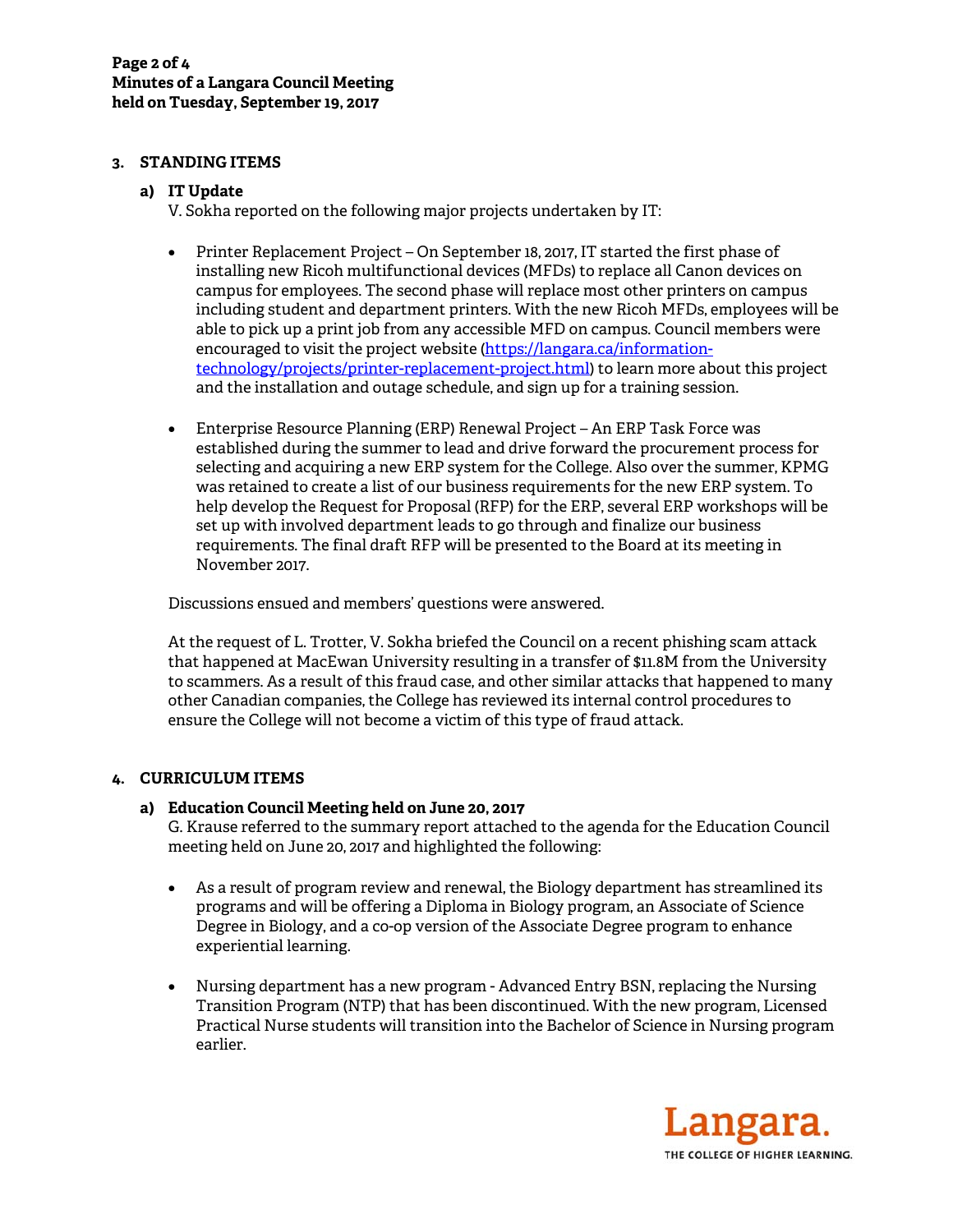- Advanced Certificate in Accounting is a new program that will provide the training no longer being offered by CPA Canada to students who wish to write the qualifying exam.
- Nutrition & Food Service Management department is offering a new Diploma in Food, Nutrition and Health Transfer, which was designed in partnership with UBC to allow students to apply for admission to the 3<sup>rd</sup> year of UBC's Dietetics program.
- Biology, Business Management & International Business, and Fine Arts each created a new course – BIOL 2260 Introduction to Plant and Animal Physiology (created in response to recent changes in UBC's Biology program), BUSM 1902 Entrepreneurship for Creative Industries 2, and FINA 2180 Professional Practice in Arts and Design.
- Continuing Studies are offering three new programs: Diploma in 2D Animation and Digital Art, Diploma in 3D Animation for Game, Film and Visual Effects (both were developed and will be delivered in partnership with the Centre for Arts and Technology in Kelowna), and Strategic Resilience for First Nation Communities Certificate Program (developed at the request of the Champagne and Aishihik First Nation).

The Education Council summary report for June 20, 2017 was received for information.

# **5. FOR INFORMATION**

### **a) President's Report**

- L. Trotter reported on the following events he attended:
- BC Colleges signed an agreement with its counterpart organization in Ireland the Technological Higher Education Association of Ireland (THEA) providing a transfer structure between the BC system and the Irish system.
- He attended this year's World Indigenous Peoples Conference on Education held in Toronto at the end of July and made a presentation jointly with Justin Wilson, Aaron Nelson-Moody, and Lindsay Heller-Weaver. Our Elder in Residence Gail Sparrow also participated by recording an introduction video for the presentation, which was dedicated to the memory of the late Henry Charles.
- The new Minister of Advanced Education, Skills and Training (AEST), the Hon. Melanie Mark, visited the College on August 24, 2017 with Assistant Deputy Minister J. Vasey and her Ministerial Assistant V. Harrison to have an introductory meeting with our Board Chair and the Senior Leadership Team, briefly tour the campus, and meet with representatives from our stakeholder groups.
- He attended the Film Arts' Unlock the Vault Film Festival on August 24, 2017, where awards were presented to students following the screenings. He encouraged Council members to watch the featured films produced by the Film Arts students when the video is released. He also asked T. Tanaka to pass along his appreciation to the Film Arts faculty.